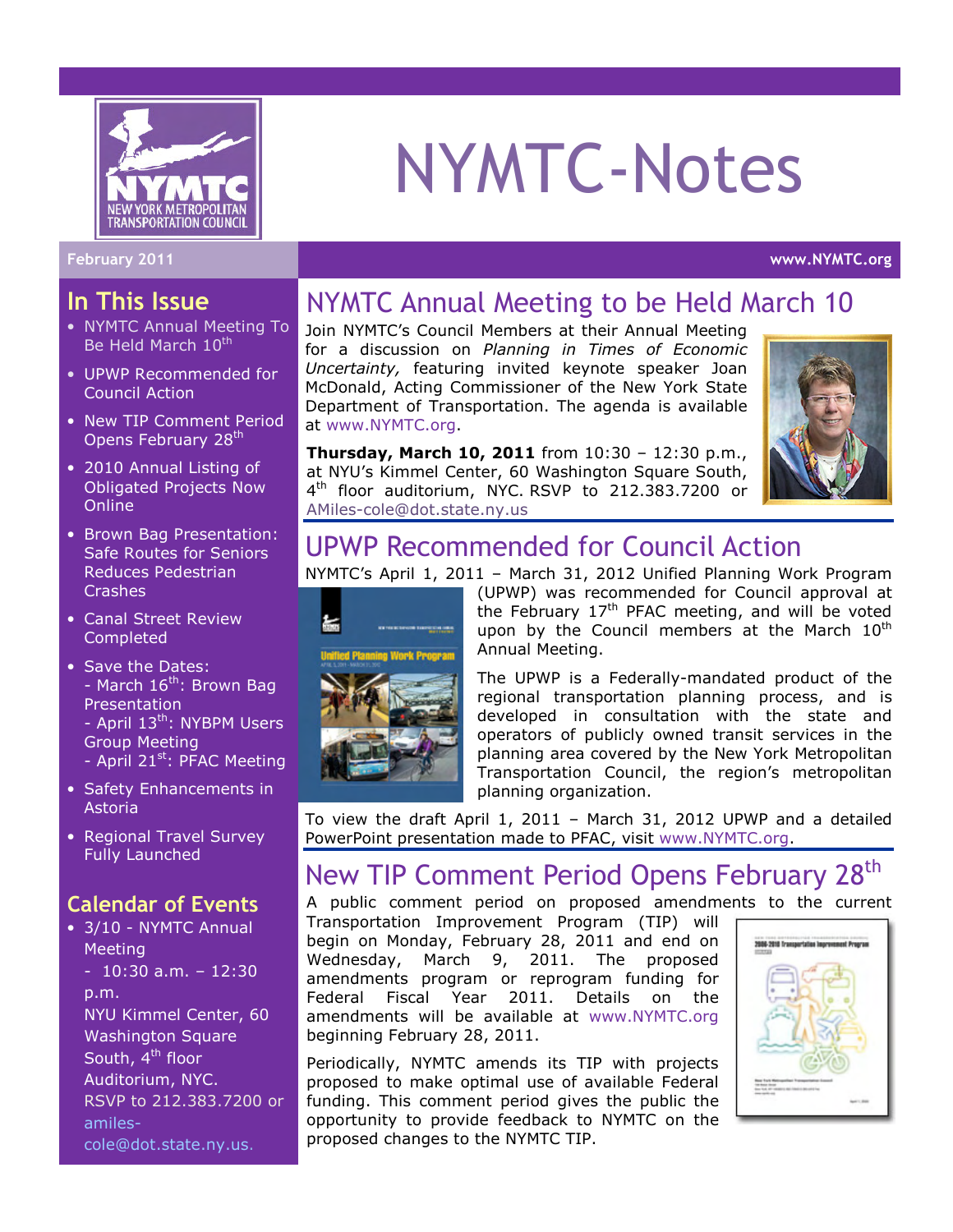This meeting will be webcast and can be viewed on www.NYMTC.org. Agenda is available in Calendar of Events on website.

• 3/16 - Brown Bag Lunch Presentation: Local **Government** Implementation of Federal Programs - noon 199 Water Street, 22 fl, NYC. This meeting will be available as a webinar. RSVP to Gretchen Riederer at 212.383.7258

or griederer@dot.state.ny.us

- $\bullet$  4/13 NYBPM users Group Meeting  $-10:00$  a.m.  $-12:30$ p.m. 199 Water Street, 22 fl. NYC. RSVP to Mike Chiume at 212.383.7218 or mchiume@dot.state.ny.us
- 4/21 PFAC Meeting - 1:15 p.m. – 3 p.m. 199 Water Street, 22 fl. NYC. RSVP to 212.383.7200 or amilescole@dot.state.ny.us

NYMTC is a regional council of governments that is the metropolitan planning organization for New York City, Long Island and the lower Hudson Valley.

## 2010 Annual Listing of Obligated Projects Now **Online**

The 2010 Annual Listing of Obligated Projects is now available at www.NYMTC.org. Federal regulations require NYMTC to report on progress



in implementing the five-year Transportation Improvement Program (TIP) after the conclusion of the Federal Fiscal Year (FFY). Although the TIP indicates planned funding for improvement projects and establishes eligibility for Federal funding, the obligation of funding for each project effectively "locks in" that funding and leads the way to implementation.

Projects are required to be on the TIP in order to be eligible for Federal funding. The 2010 Annual Listing of Obligated Projects shows which of these improvement

projects have had their funding obligated during FFY 2010.

## Brown Bag Presentation: Safe Routes for Seniors Reduces Pedestrian Crashes

Hillary Poole, Program Manager for New York City Department of Transportation's (NYCDOT) Safe Routes for Seniors, spoke at NYMTC's Brown Bag lunch on January 19<sup>th</sup> about NYCDOT's initiative to reduce senior pedestrian fatalities and injuries. In recognition that seniors are over represented in the number of pedestrian fatalities -39% of pedestrian fatalities, compared to just 12% of New York City's population - NYCDOT identified 25 senior pedestrian focus areas where pedestrian safety improvements would most benefit seniors.

Detailed accident data analysis revealed that senior pedestrians often



cannot cross the street in the allotted signal time and that turning vehicles pose a particular safety threat. NYCDOT made site visits to the focus areas to also identify broken or missing pedestrian ramps, faded crossing markings and poor drainage in crosswalks.

NYCDOT created a design toolbox to build safer, more accessible crossings by providing longer clearance intervals to

accommodate slower walkers, shortening crossing distances with pedestrian refuge islands and curb extensions, redesigning roadways to calm traffic, and upgrading markings to make pedestrian crossings more visible to drivers. The community boards in each location fully supported the projects.



One year later, improvements in 10 locations have been implemented, 15 more are being studied, and crash statistics show that these areas are getting safer. NYCDOT is currently expanding its outreach to select future priority locations. Ms. Poole pointed to the active involvement of NYCDOT planners, designers, and work crews as a key factor in the rapid implementation of the projects. To view the presentation, go to http://tinyurl.com/SafeRoutesforSeniors.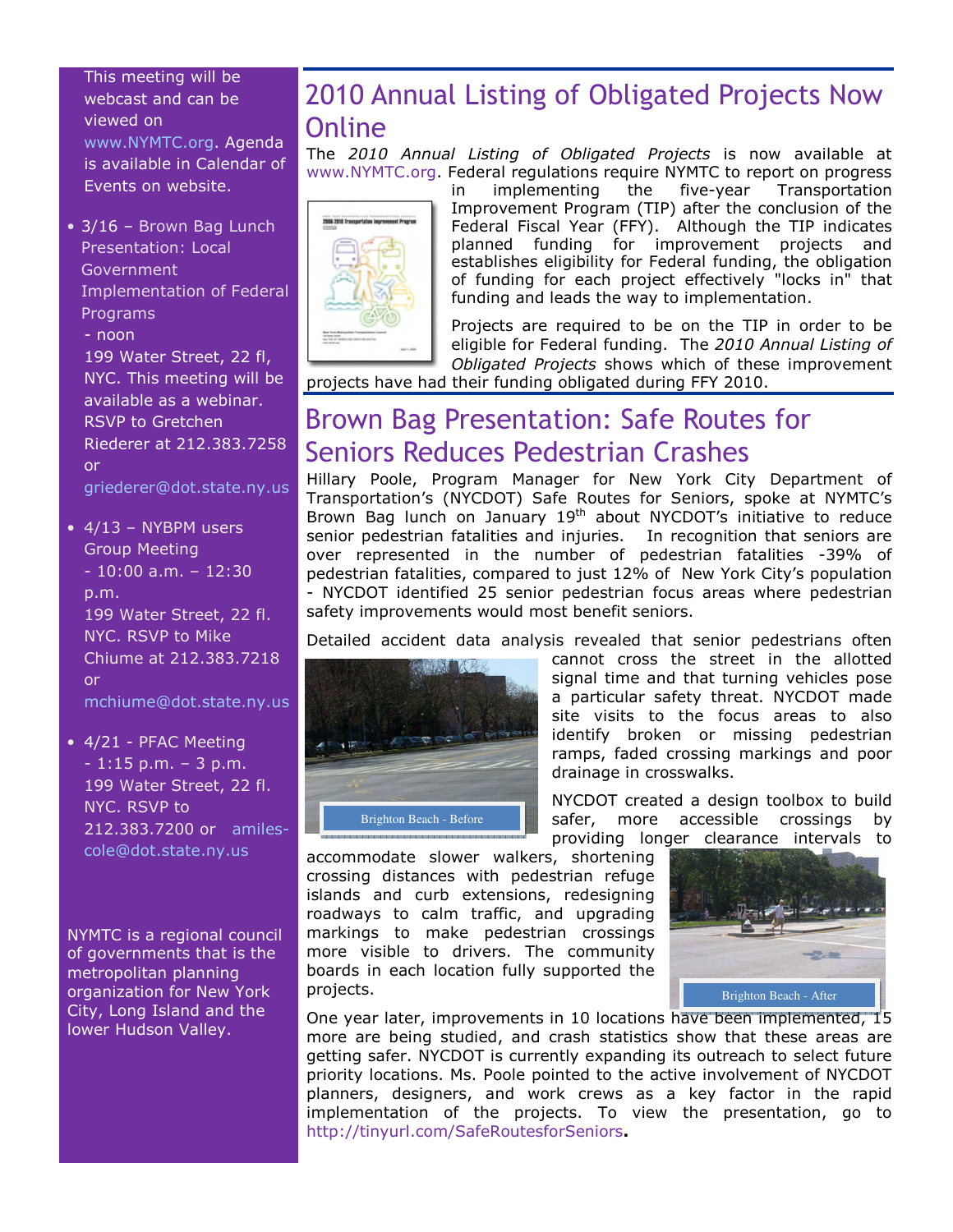#### NYMTC Council Members

#### Voting Members

- Joan McDonald, Acting Commissioner, New York State DOT and NYMTC co-chair
- C. Scott Vanderhoef, Rockland County Executive and NYMTC cochair
- Amanda Burden, Director, New York City Department of City Planning
- Jay Walder, Chairman and CEO, Metropolitan Transportation Authority
- Edward P. Mangano, Nassau County Executive
- Janette Sadik-Khan, Commissioner, New York City Department of **Transportation**
- Paul Eldridge, Putnam County Executive
- Steve Levy, Suffolk County Executive
- Rob Astorino, Westchester County **Executive**

#### Advisory Members

- Christopher O. Ward, Executive Director, Port Authority of NY&NJ
- James Weinstein, Executive Director, New Jersey Transit
- Mary K. Murphy, Executive Director, North Jersey Transportation Planning Authority

## Canal Street Review Completed

On February 9<sup>th</sup>, NYMTC completed a series of review meetings for the



final draft recommendations from its Canal Area Transportation Study (CATS). Through CATS, NYMTC undertook a multi-step planning process to develop short- and medium-term improvements in the Canal Street corridor in lower Manhattan to mitigate traffic and pedestrian congestion and resulting safety and mobility issues. The CATS Final Report for Public

Review, along with the Urban design Framework Plan and Parking Management Plan, are available at www.NYMTC.org.

Recommendations from the study include widening sidewalks;

maintaining Canal Street as a two-way thoroughfare with left turn restrictions at selected intersections; highoccupancy-vehicle lanes on the Manhattan Bridge; continuing truck size restrictions in the Holland Tunnel as promulgated by the Port Authority of New York & New Jersey; implementing a parking management plan and urban design framework plan for the area; and use of real–time motorist advisory signs at Brooklyn, New Jersey and Route 9A approaches to lower Manhattan to



encourage diversions to alternate routes when Canal Street is most congested.

Several shorter-term recommendations that were developed earlier in



the study have already been implemented, including repaving Canal Street and providing high visibility crosswalks; retiming traffic signals and repairing and cleaning streetlights along Canal Street; addressing signage issues at the Holland Tunnel and Manhattan Bridge; exploring improvements to traffic enforcement; defining the transportation

elements of the new triangle park near Varick Street; and defining shortterm improvements along Allen Street.

Starting in December 2010, NYMTC undertook a series of review meetings, starting with a meeting with the staffs of local elected officials organized by the Manhattan Borough President's office. Review meetings were also held with the CATS Stakeholders Committee and relevant committees of community boards 1, 2 and 3. Finally, two public review meetings were held last January.



The comments from all of these meetings will now be considered by the CATS Steering Committee and a Final report will be issued.

## SAVE THE DATES:

March 16<sup>th</sup>, noon: Brown Bag Lunch Presentation - Local Government Implementation of Federal Programs, by Chris Kempner, Director, Town of Riverhead Community Development Agency.

April  $13<sup>th</sup>$ , 10:00 a.m. - 12:30 p.m.: NYBPM Users Group Meeting April 21<sup>st</sup>, 1:15 p.m.: PFAC Meeting